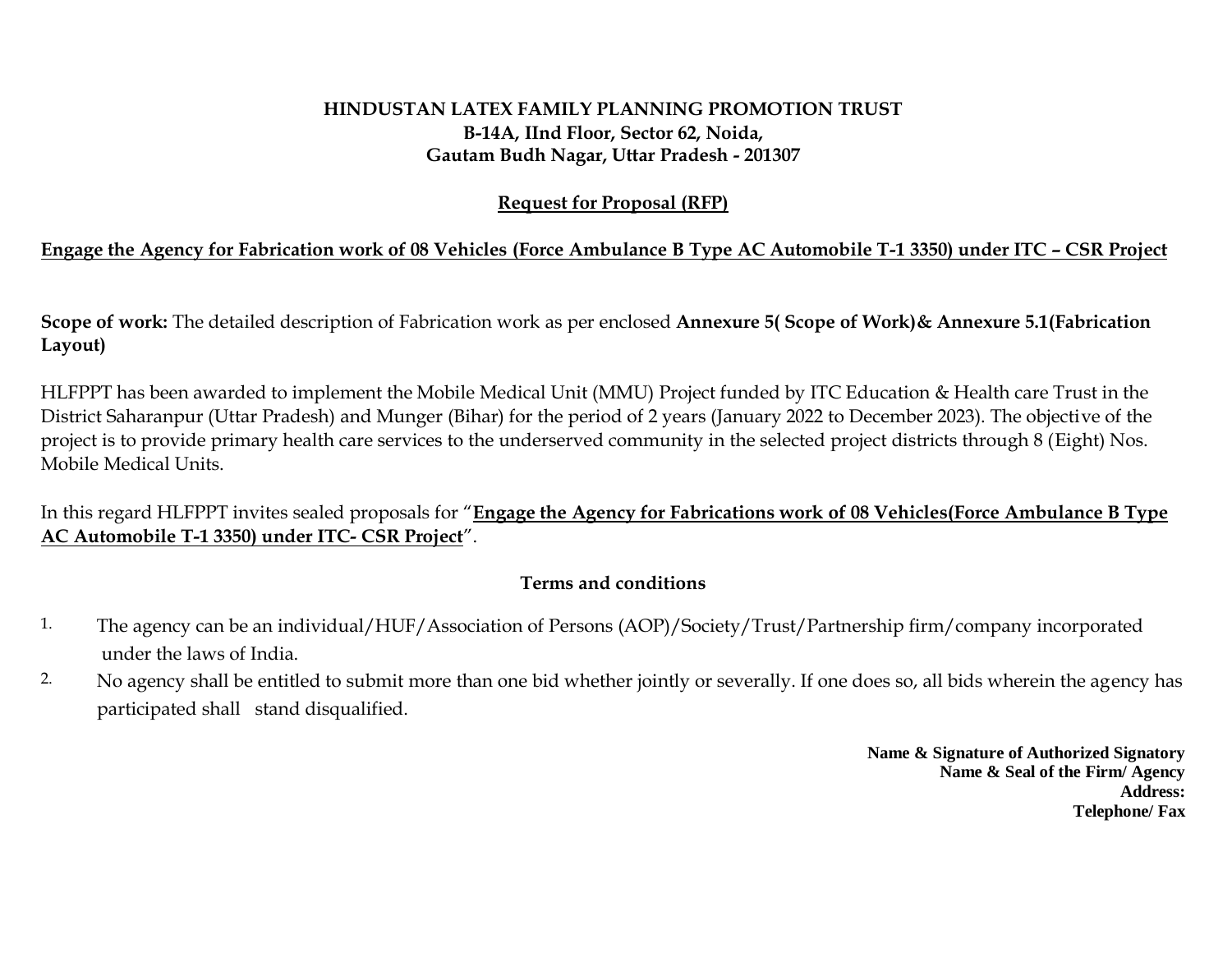- 3. The agency shall bear all costs associated with the preparation and submission of bid.
- 4. The agency must have PAN (Permanent Account Number) and registered with GST and the document for the same is to be attached.
- 5. HLFPPT reserves the right to accept /reject/ select one or more than one agency and to annul the bidding process any or all bids at any time prior to award of contract without thereby incurring any liability to the affected agency.
- 6. The artwork of Fabrication of 08 vehicles will be provided by HLFPPT at the beginning of the Work Order. In case of delay/ disruption of the activity implementation/execution, penalty will be levied.
- 7. The Fabrication Work shall have to be executed in accordance with the technical specifications specified in the RFP and shall have to meet high standards of materials.
- 8. The agency is advised to visit and inspects the vehicles for Fabrication work.
- 9. HLFPPT reserves the right to cancel the contract based on performance without assigning any reason thereof.
- 10. Evaluation of the bids will be done by a competent committee from HLFPPT.
- 11. HLFPPT shall without prejudice to its other remedies under the contract, deduct from the Contract Price, as Liquidated Damages a sum equivalent to 2.5% of the price of agreed unperformed Services or for delay of each day until actual deliverable or performance, up to a maximum deduction of 20% of the contract Price. Once the maximum is reached, HLFPPT may consider termination of the contract
- 12. HLFPPT management reserves the right to change (increase or reduce) the numbers/units as per its sole discretion and Project requirement.
- 13. **Documents required to release the payment:**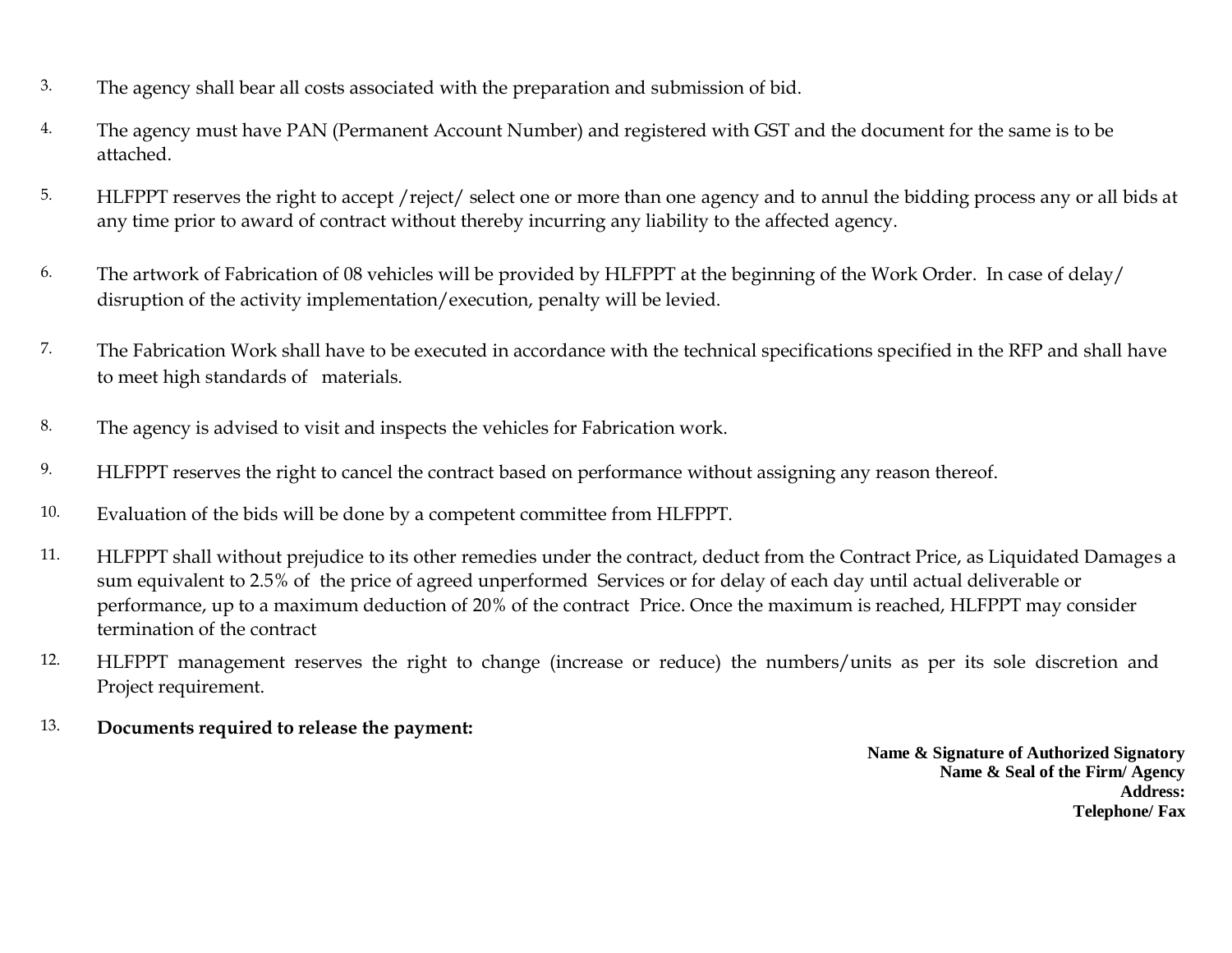- a. Bill / Invoice mentioning Permanent Account Number of Income Tax Department
- b. Documentary proof of the deliverables as per work order.
- 14. Agencies that will be technically qualified would only be considered for opening of financial bids.
- 15. The agency should submit enclosed **Annexure – 1** duly seal & signed.
- 16. Technical Evaluation of the agencies would be done on the following basis-

| Experience with HLFPPT/Govt.                        |    |  |
|-----------------------------------------------------|----|--|
| Agency/NGO/Development Sector                       |    |  |
| Experience in similar type of Product               | 20 |  |
| Annual Turnover - Financial Status of the agency.   | 30 |  |
| Clientele.                                          | 20 |  |
| Any other criteria as per discretion of Management. | 10 |  |
|                                                     |    |  |

 **Agency should submit the Technical bid with enclosed Annexure-2: Technical Bid Format.**

- 17. The RFP shall be evaluated strictly based on the substantive information/credentials/documentary evidence submitted by the agencies.
- 18. HLFPPT Management Reserves the Right to award the work to more than one Agency as per requirement.

19. **The agency needs to submit 'Technical Bid' & 'Financial Bid' in sealed envelopes by super scribing as 'Technical Proposal for Fabrications work of 08 Vehicles(Force Ambulance B Type AC Automobile T-1 3350)' and 'Financial Proposal for Fabrications work of 08 Vehicles(Force Ambulance B Type AC Automobile T-1 3350)'.**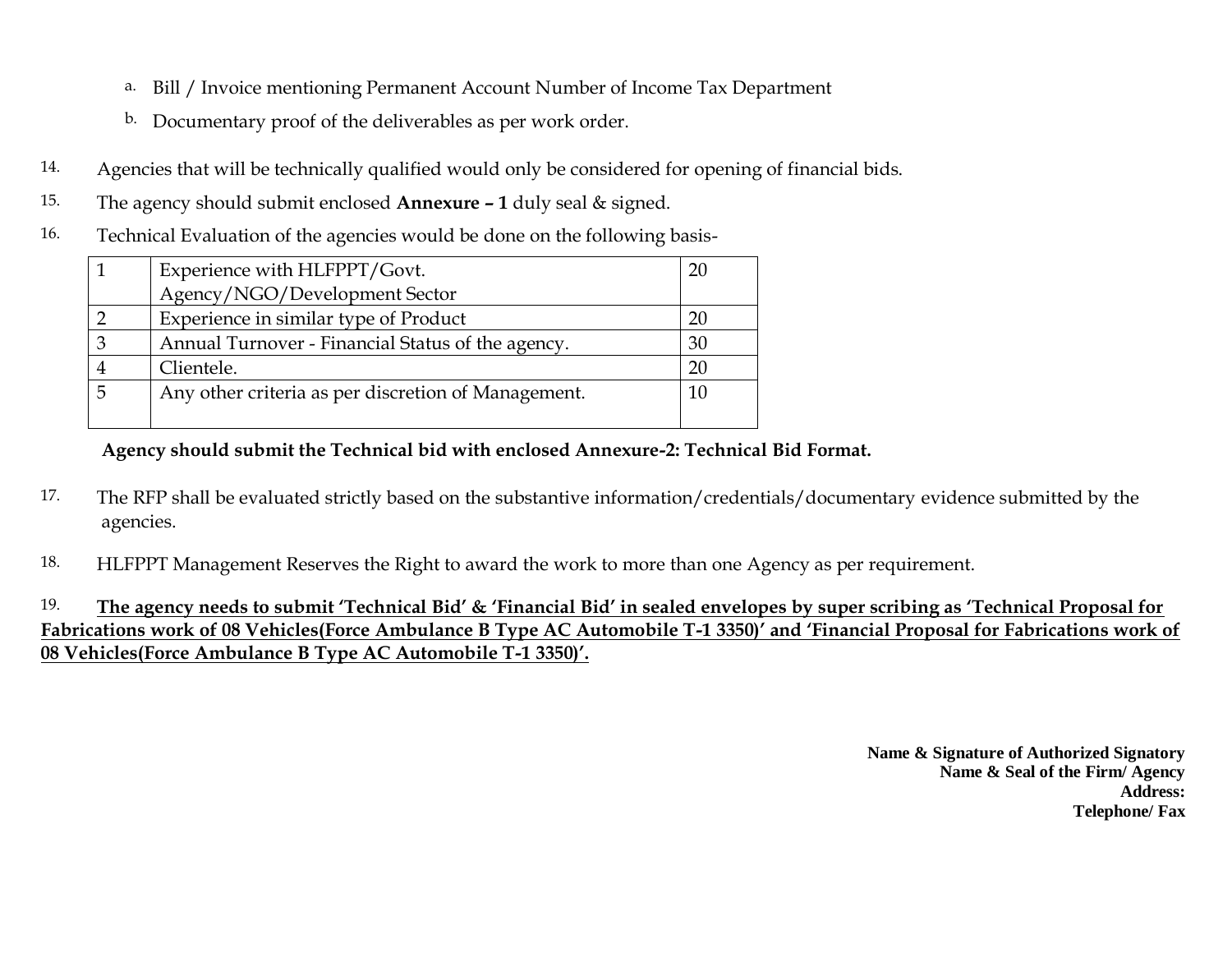20. All the bid needs to be submitted by **5.00 pm on Date- 22nd March 2022** at the following address:

 **Manager – Administration Hindustan Latex Family Planning Promotion Trust (HLFPPT) B-14A, IInd Floor,Sector 62, Noida, Gautam Budh Nagar, Uttar Pradesh - 201307 Ph. 0120 – 4231060/61/62**

- 21. Agencies would not be allowed to subcontract, partial/full of the work assigned to them. In such cases the Management reserves the right to cancel the contract with the agency.
- 22. The rates quoted by the agency will be inclusive of all Taxes and other charges etc. Agency should submit the financial bid as per the **Annexure-3: Financial Bid Format**
- 23. The rate quoted by the agency will be valid upto 3 Months from the award of the contract.
- 24. HLFPPT reserves the right to award the work order to the second highest scoring agency in the event the first highest scoring agency backs out after final discussions.
- 25. Any technical and financial bid with inadequate information and those which do not meet the eligible criteria or received after the closing date & time will not be entertained and considered under any circumstances.
- 26. The agency needs to sign and stamp all pages of the technical bid along with the terms and conditions of RFP.
- 27. The Agencies should also submit an undertaking **(Annexure-4)** duly signed & Stamped.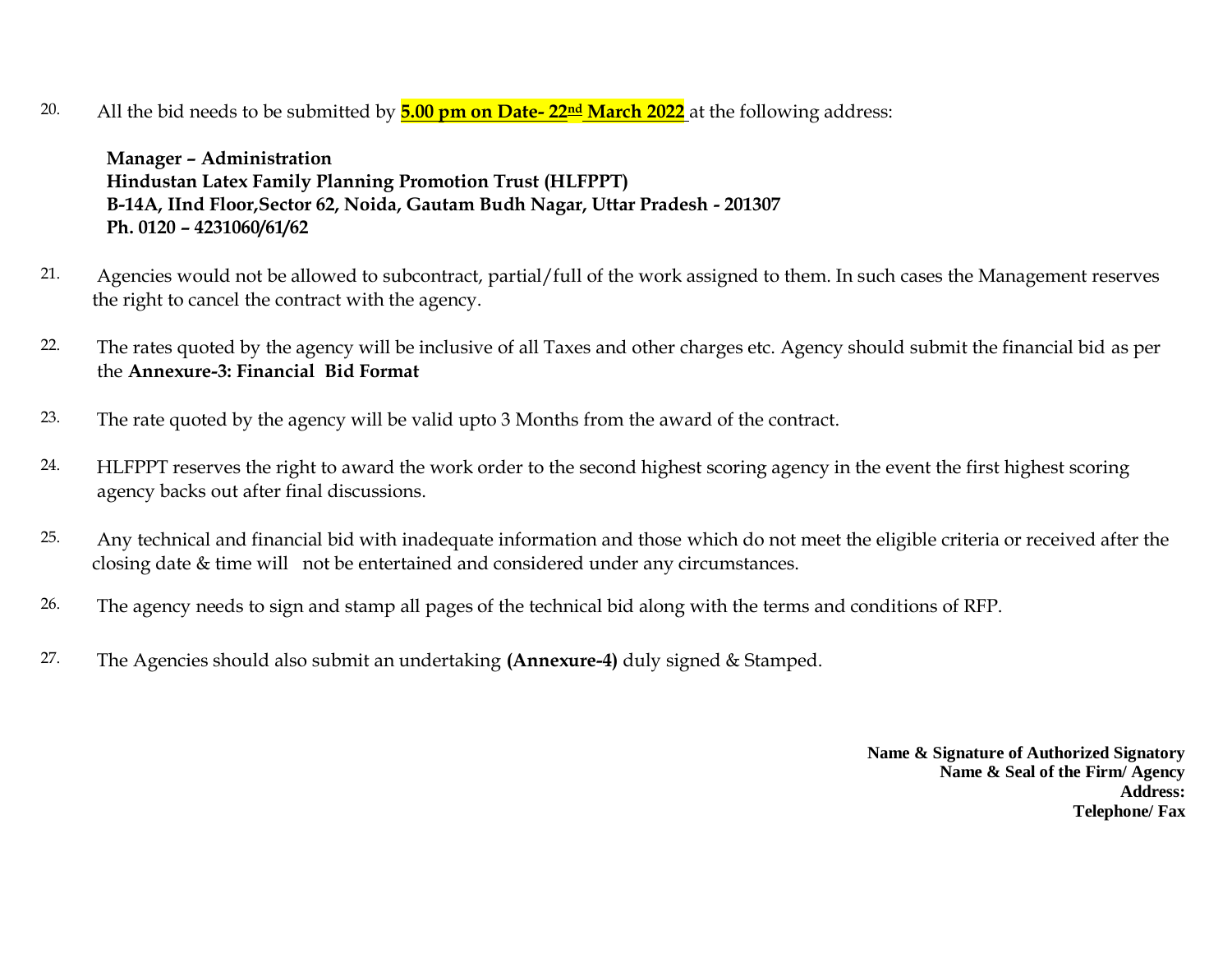- 28. The contract may be terminated on breach of any of the clauses of this RFP.
- 29. HLFPPT reserves the right to cancel the bid anytime without prior information/notice.

We agree and abide by all terms and conditions as mentioned above including the validity of the offer

**Utmost confidentiality of the data provided shall be maintained.**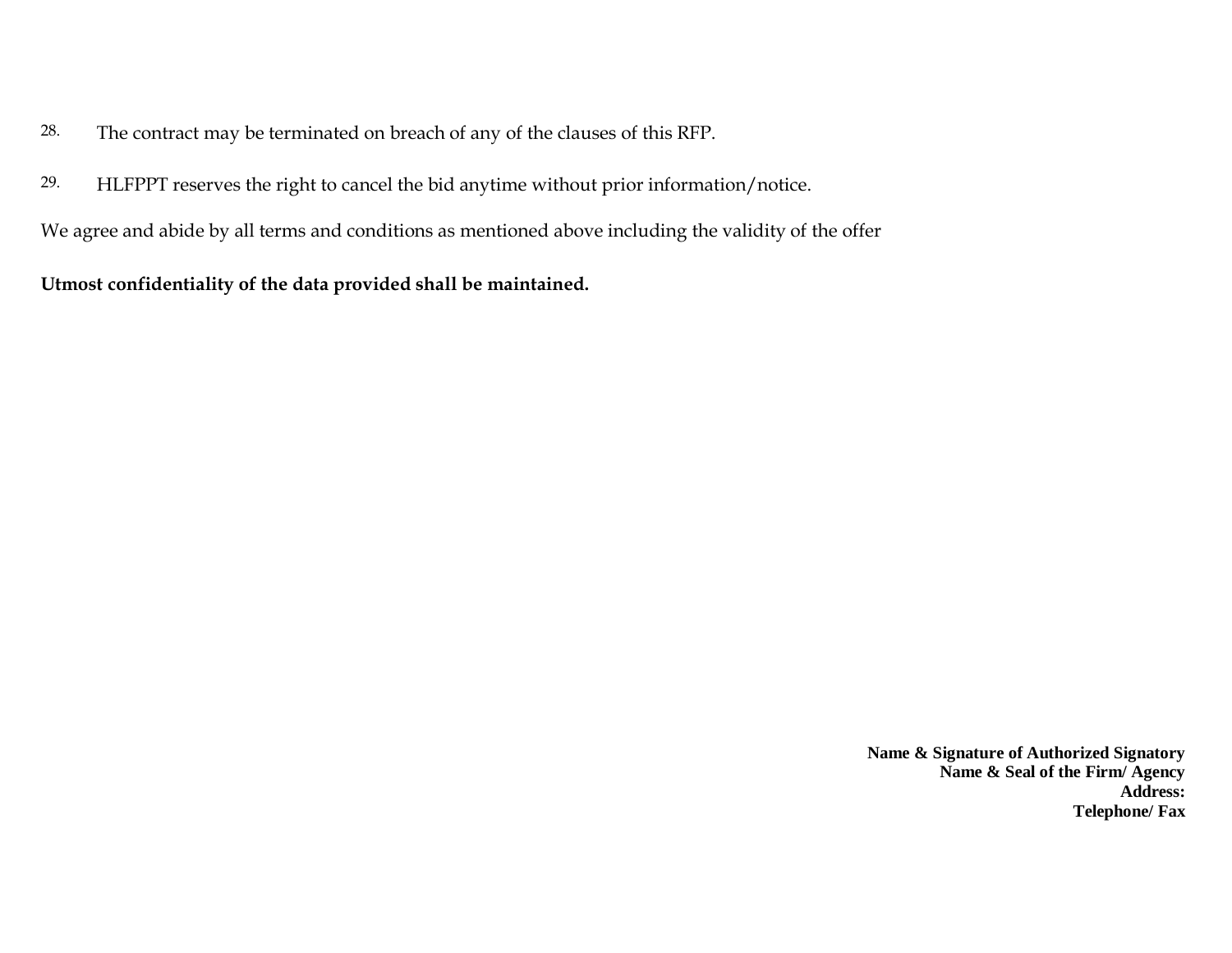# **Annexure- 1 (To be filled, sign & stamp by Agency)**

#### **A**

| S.No | <b>Particulars</b>                                            | Remarks | <b>Work Experience</b> |
|------|---------------------------------------------------------------|---------|------------------------|
|      | Experience with HLFPPT/Govt.<br>Agency/NGO/Development Sector | Yes/No  |                        |
|      | Experience in similar Type of activity                        | Year    |                        |

#### **B**

| S.No | Particulars         | Last 3 Year |           |           |  |
|------|---------------------|-------------|-----------|-----------|--|
|      |                     | 2018-2019   | 2019-2020 | 2020-2021 |  |
|      | Annual Turnover/ITR |             |           |           |  |

# **C**

| $\mathbf{S}.\mathbf{No}$ | Particulars    | Top 5 Client List |
|--------------------------|----------------|-------------------|
| $\overline{4}$           |                |                   |
|                          | Clientele List |                   |
|                          |                |                   |
|                          |                |                   |
|                          |                |                   |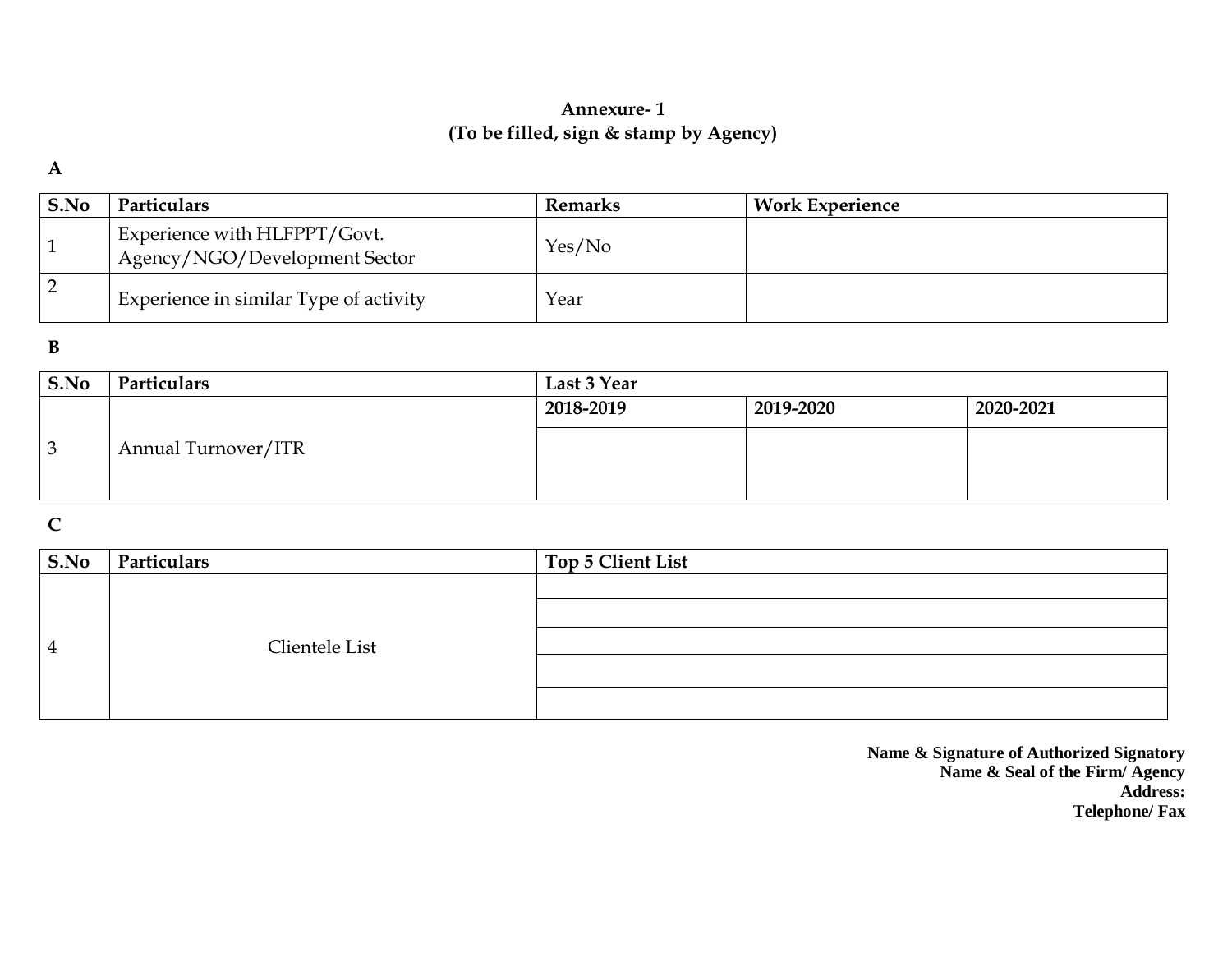## **Hindustan Latex Family Planning Promotion Trust B-14A, IInd Floor, Sector 62, Noida, Gautam Budh Nagar, Uttar Pradesh - 201307**

### **Annexure- 2: Technical Bid Format**

|              | <b>SPECIFICATION (TECHNICAL)</b>                                                                             | <b>AGENCY'S REPONSE</b> |
|--------------|--------------------------------------------------------------------------------------------------------------|-------------------------|
|              |                                                                                                              | (Agreed /Disagreed)     |
|              | Fabrication work to be done according to the Annexure 5 (Scope of Work) and Annexure 5.1                     |                         |
|              | (Fabrication Layout)                                                                                         |                         |
| $\mathsf{D}$ | The receipt of services to be submitted as proof along with the invoice.                                     |                         |
| β.           | The agency is capable and agrees to complete the baseline study within specified time as agreed upon         |                         |
|              | otherwise a penalty clause will be invoked.                                                                  |                         |
| 4.           | Past experience of the agency in similar activities, as listed in this RFP. Please give details or provide a |                         |
|              | list of clients to whom similar services have been done.                                                     |                         |
| 5.           | Management reserves the right to award the work order to more than one agency                                |                         |
|              | (on the basis of quality consideration/experience of the agency) in addition to rates parameters.            |                         |
| 6.           | Constitution of the agency whether Proprietor ship/Partnership/Company. Give details of                      |                         |
|              | Proprietor/Partner/Directors.                                                                                |                         |
| 7.           | For how many years the agency is engaged in a similar line of activities.                                    |                         |
| 8.           | Registration certificate with GST need to be submitted along with the technical quotation.                   |                         |
| 9.           | Penalty clauses will apply as per the company's policy, as per terms of the work order: the                  |                         |
|              | the decision of the HLFPPT/Project Management shall be final and binding in this regard.                     |                         |
| 10.          | The final price will remain valid for upto 03 Months from the award of the work order.                       |                         |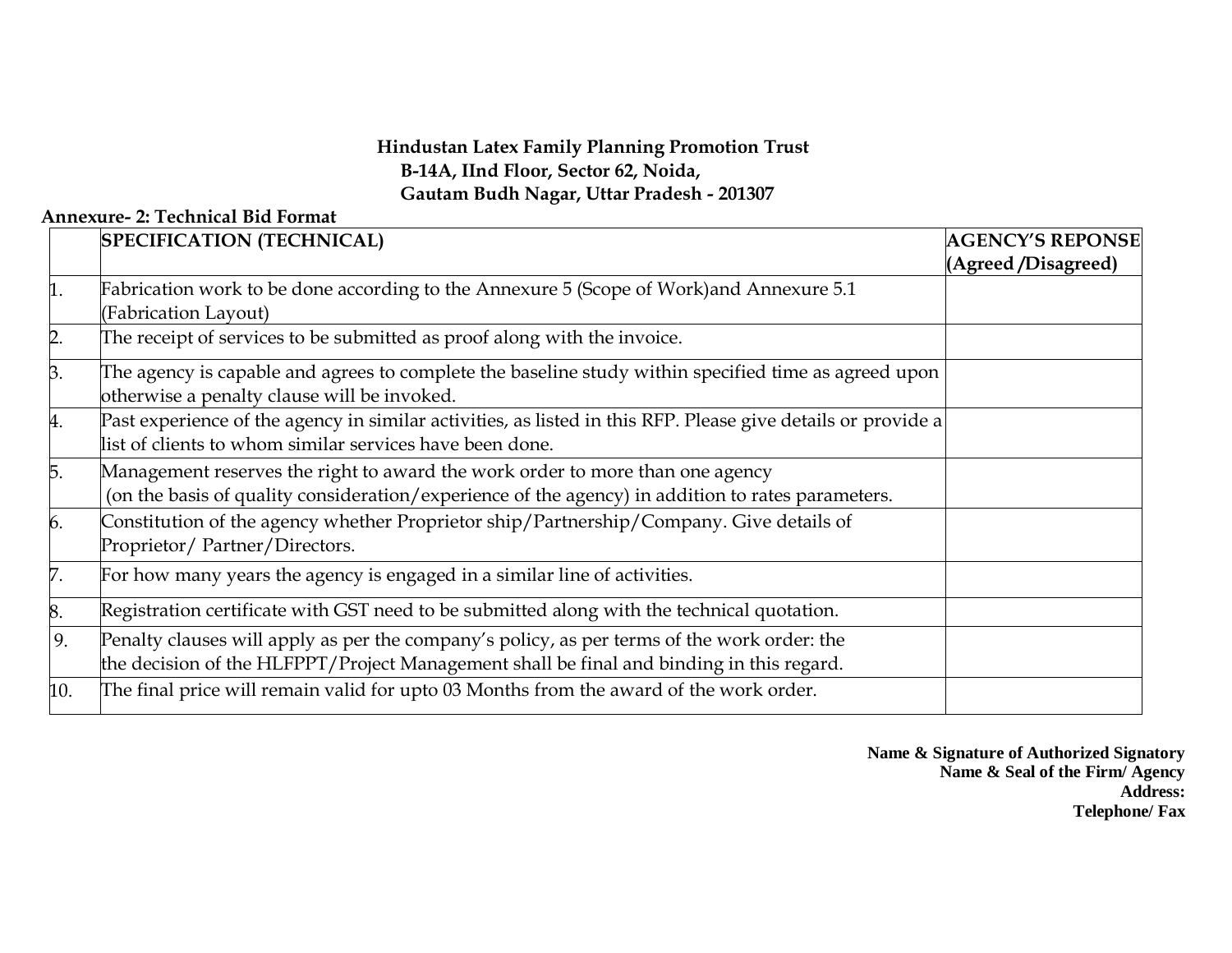**Please Note:-**

- **1. Form must be completed in all respects; incomplete forms may liable to be rejected.**
- **2. The form must be duly signed and sealed by the Authorized signatory**
- **3. The form must be submitted on or before due date and time.**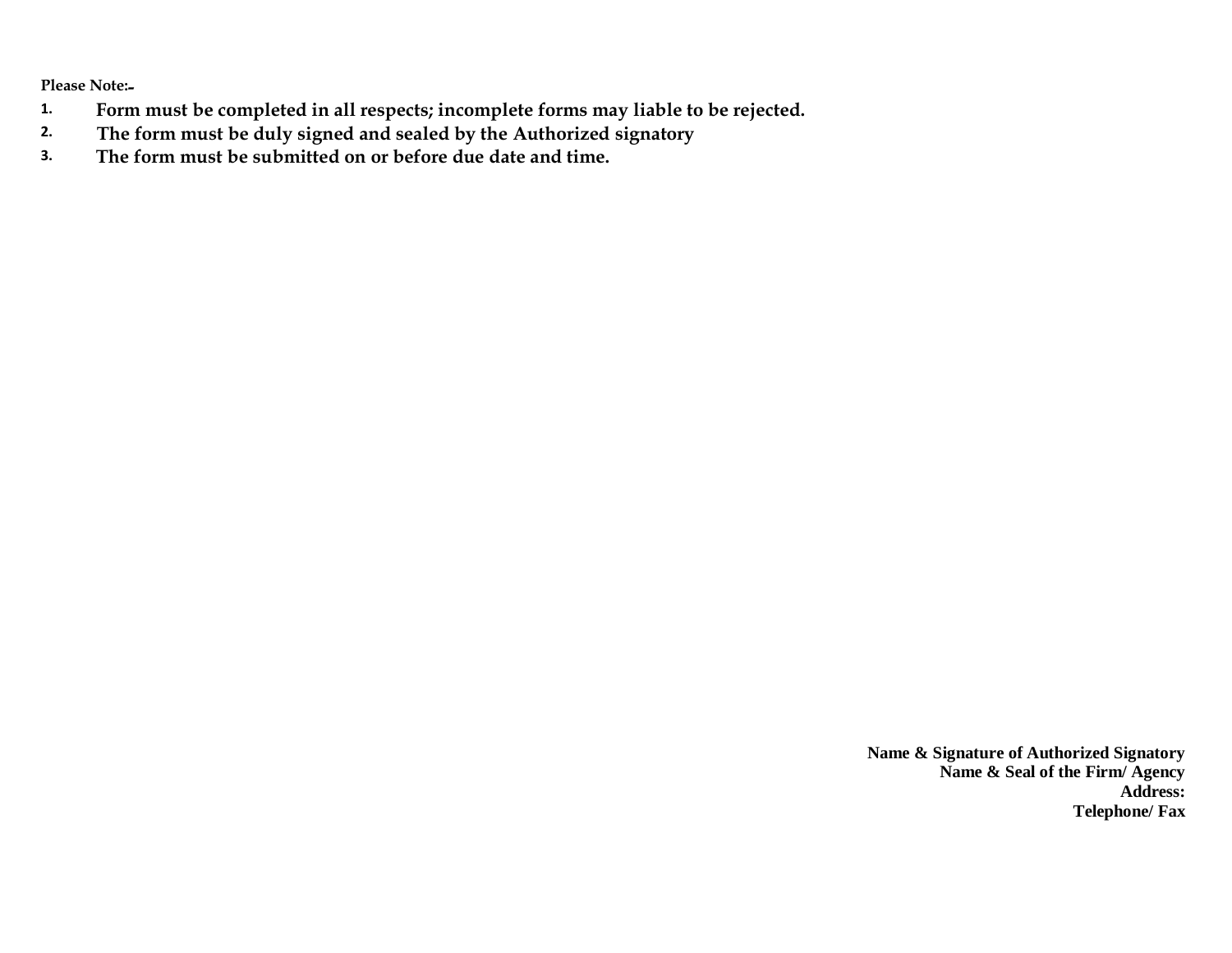### **Hindustan Latex Family Planning Promotion Trust B-14A, IInd Floor, Sector 62, Noida, Gautam Budh Nagar, Uttar Pradesh - 201307**

# **Annexure-3: Financial Bid Format**

I am submitting below the lowest quotation for the above after understanding completely the technical specifications and other terms and conditions of the RFP.

|    | <b>SPECIFICATIONS (FINANCIAL)</b>                                                                                                                                                |
|----|----------------------------------------------------------------------------------------------------------------------------------------------------------------------------------|
| 1. | Rates will be inclusive of all Taxes and other Charges etc.                                                                                                                      |
| 12 | TDS as applicable will deduced as per Income Tax Act, 1961                                                                                                                       |
| Β. | Payment will be made through cheque / NEFT/ RTGS.                                                                                                                                |
| 4. | Payment shall be made within 45 days after submission of original invoice & deliverables of<br>services                                                                          |
| 5  | Penalty clauses will apply as per the company's policy, as per terms of the work order: the decision of the HLFPPT/Project Management shall be final and binding in this regard. |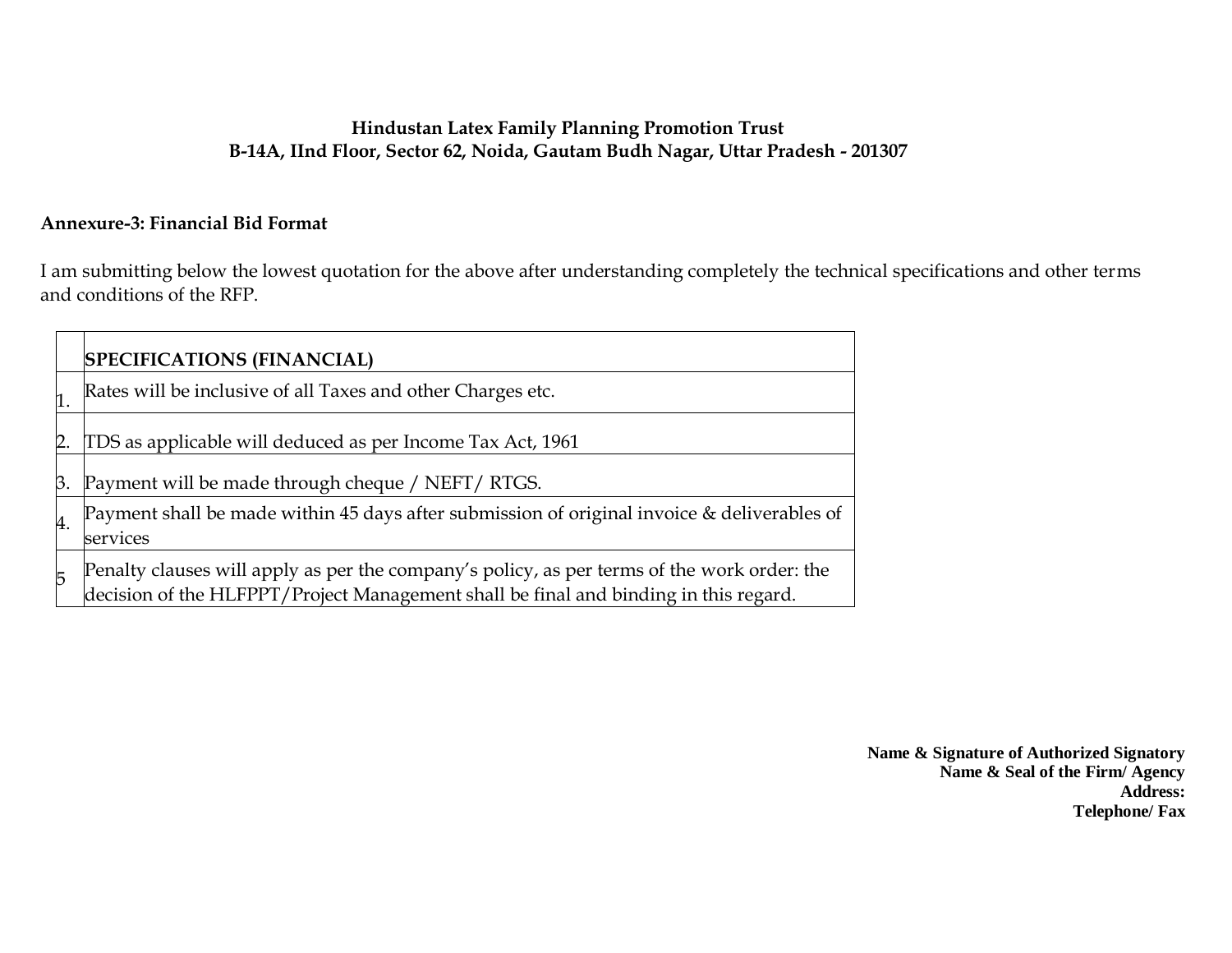**I am submitting below my lowest quotation for the above after understanding completely the technical specifications and other terms and conditions relating to time frame, quality as spelled out in the Bid document.**

| S.no | Particulars                             | Specification                | Qty. | Rate in Rs. | Total Amt.                                 |
|------|-----------------------------------------|------------------------------|------|-------------|--------------------------------------------|
|      |                                         |                              |      |             | $ $ (Inclusive Taxes $ $ (Inclusive Taxes) |
|      | <b>Fabrications work of 08 Vehicles</b> | • Scope of work as per       | 08   |             |                                            |
|      | (Force Ambulance B Type $AC$            | Annexure – 5                 |      |             |                                            |
|      | Automobile T-1 3350)                    | <b>Fabrication Layout As</b> |      |             |                                            |
|      |                                         | per Annexure 5.1             |      |             |                                            |

Important Note-

- · Fabrication work to be done according to the schedule and locations approved by HLFPPT
- · The rates quoted shall be valid for upto 03 Months from issue of work order.
- · The cost should include all kinds of charges along with taxes.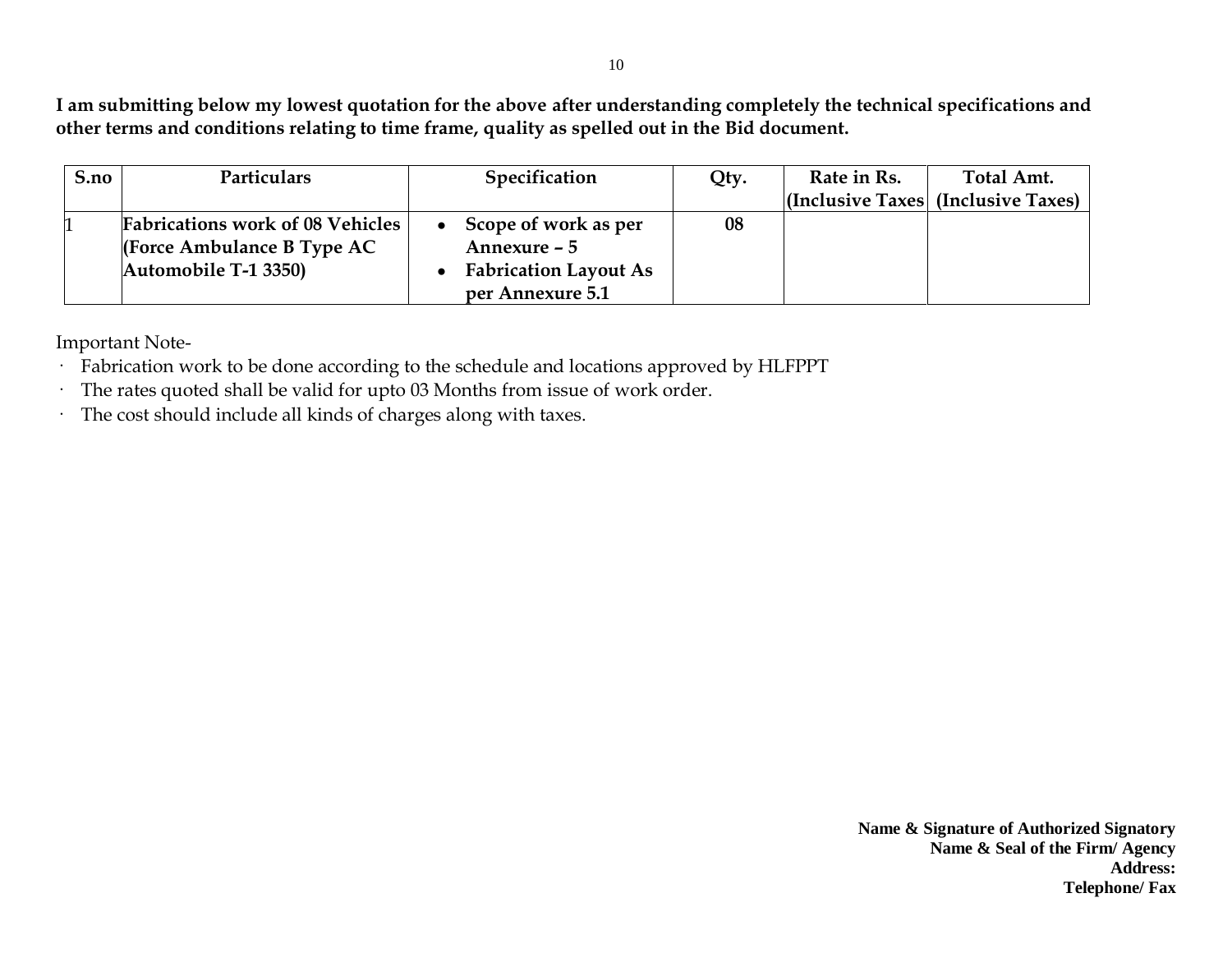### **Annexure -4 Undertaking from Vendor**

This has reference to the RFP dated ......................In response to the RFP, we have submitted our technical & financial bids on…………. .at your office

………………………………………………………………. In connection with the above bids, we hereby declare as under:-

i- That we are neither related to any of your Trustees, Officers and other employees nor do we have any financial, commercial or other interests with any of the above persons in any capacity whatsoever.

ii- That we have submitted the bids in the name of M/S… and declare that no other bids have been submitted by us in the name of any other firms/companies/proprietors/individuals which comes under the same management and related parties.

iii- We hereby undertakes that in case of any violations to the above declarations at any stage of the contract, HLFPPT reserves the sole right to cancel the contract and recover the full value of the contract from us.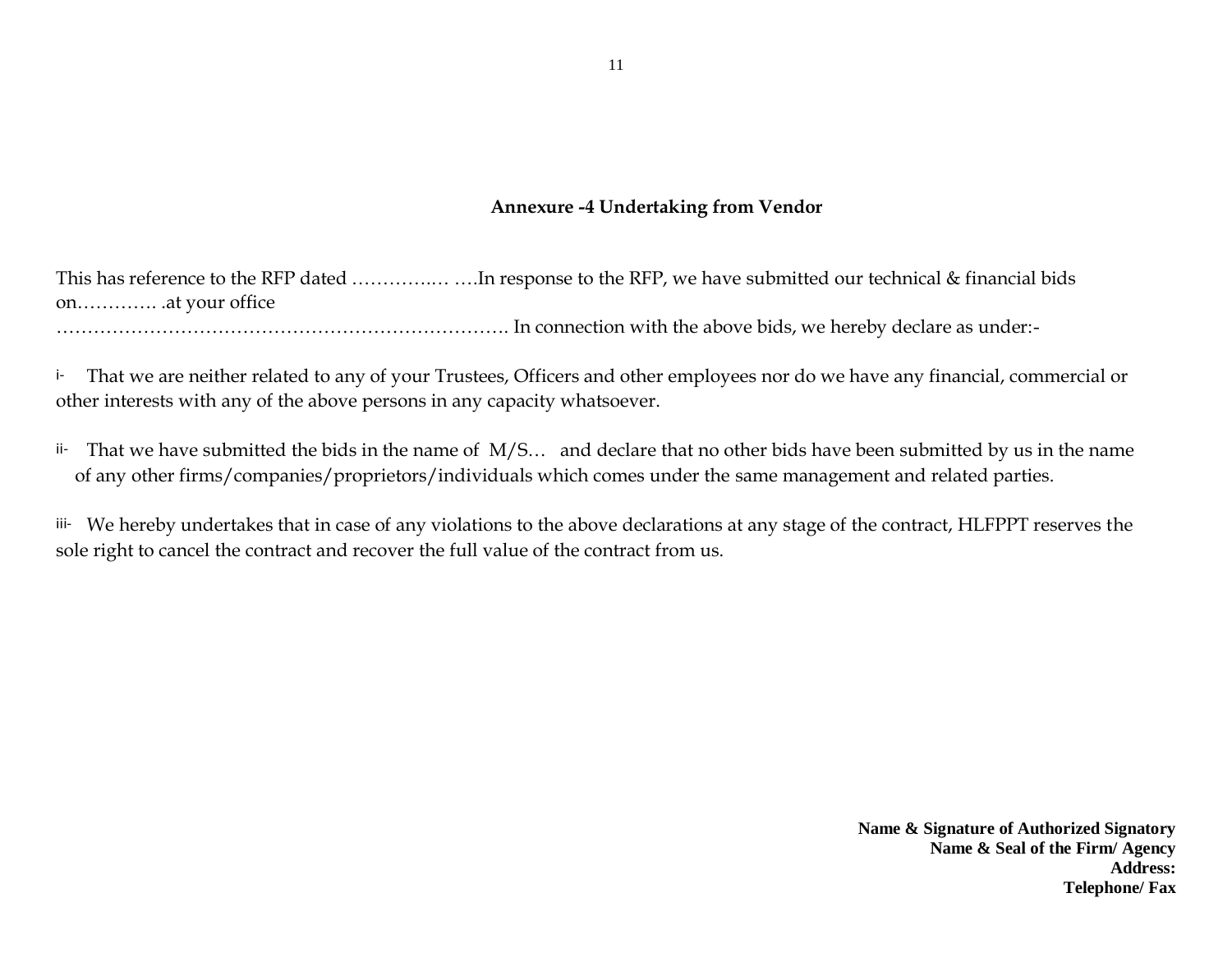**Annexure – 5 ( Scope of Work )**

| <b>INCLUSIONS IN FABRICATION AS MMU ON AMBULANCE B TYPE AC, 3350 MM</b> |                                                                      |                                  |                                                                            |                         |  |  |
|-------------------------------------------------------------------------|----------------------------------------------------------------------|----------------------------------|----------------------------------------------------------------------------|-------------------------|--|--|
| S.NO.                                                                   | <b>PARTICULARS</b>                                                   | <b>QTY</b>                       | <b>DETAILS/MAKE/BRAND</b>                                                  | <b>REFRENCE PICTURE</b> |  |  |
|                                                                         | FIBRE REINFORCED PLASTIC<br>(FRP)                                    | <b>WHOLE</b><br><b>INTERIORS</b> | OCF / CPIC - Density - 450 gm<br>per sq. mtr x 3 layers, 3 mm<br>thickness |                         |  |  |
| $\overline{2}$                                                          | <b>COMPLETE PATIENT BODY</b><br><b>INTERIOR INSULATION</b>           | Roof and sides                   | Thermocool and Heatlon +<br>Fibre                                          |                         |  |  |
| 3                                                                       | WORKING ON WINDOWS OF<br><b>AMBULANCE VAN</b>                        | $\overline{2}$                   | Windows created in the body<br>shell according to RFP Dye                  |                         |  |  |
| 4                                                                       | <b>BODY PAINT AFTER</b><br><b>CREATION OF WINDOW</b><br><b>SPACE</b> | For 2 Windows                    |                                                                            |                         |  |  |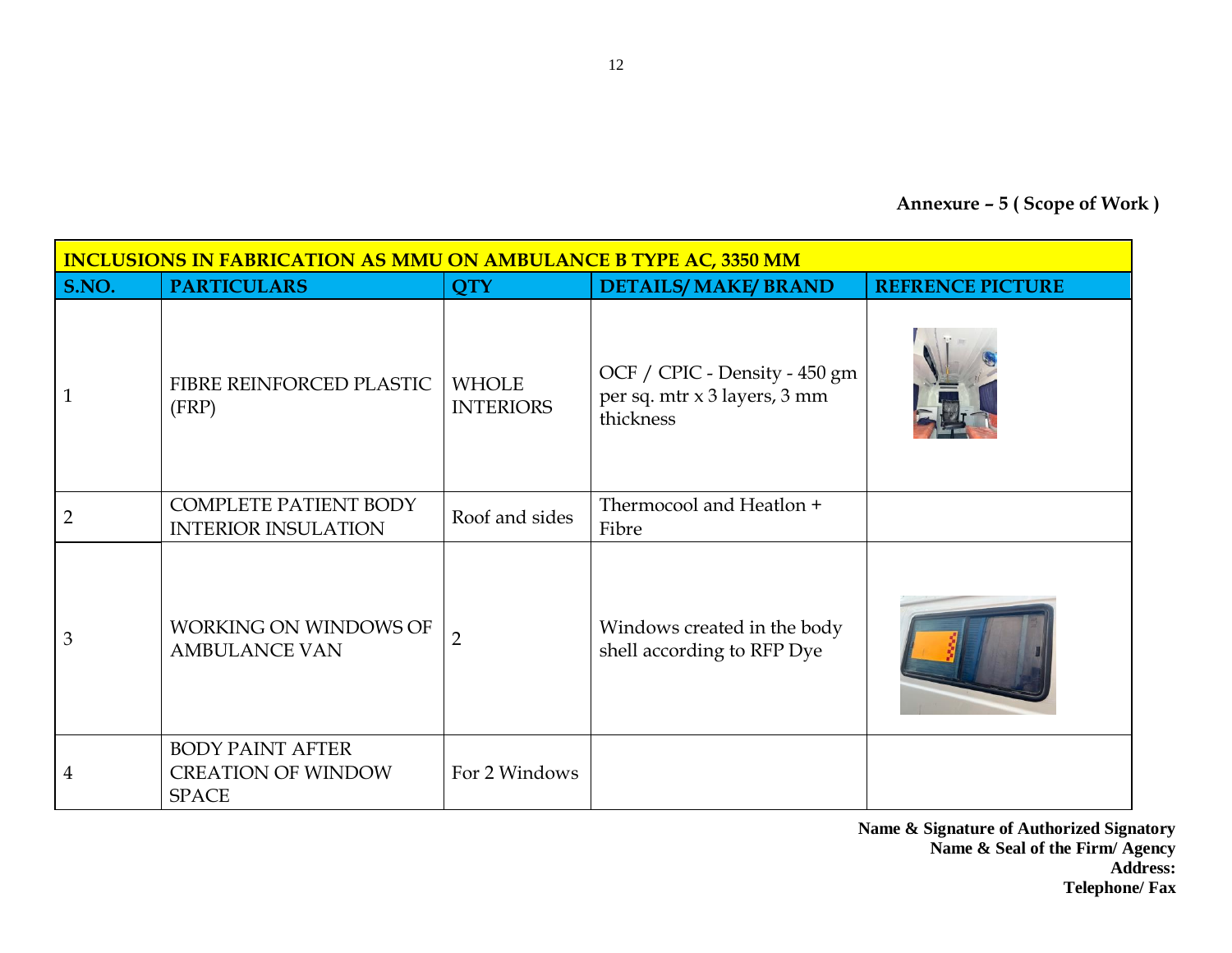| 5 | <b>COMPLETE WIRING</b>                                              | Complete     | Paramount (ISI) brand<br>complete wiring harness,<br>1mm, 2.5, 4mm, 6mm, 10 mm<br>as per different requirements |  |
|---|---------------------------------------------------------------------|--------------|-----------------------------------------------------------------------------------------------------------------|--|
| 6 | <b>FLOORING - WATER</b><br>RESISTANT 12 MM PLY + LG<br>1.6 MM VINYL | $\mathbf{1}$ | Waterproof ply of 12 mm and<br>Vinyl covering (LG make)                                                         |  |
| 7 | <b>BENCH TYPE ATTENDANT</b><br><b>SEATS</b>                         | 1            | Self made fibre base; 2-4" thick<br>bench cusion                                                                |  |
| 8 | FOLDABLE EXAMINATION<br>COUCH CUM SEATING FOR<br><b>4 PERSONS</b>   | $\mathbf{1}$ | Self made fibre base; 3-4" thick<br>bench cusion                                                                |  |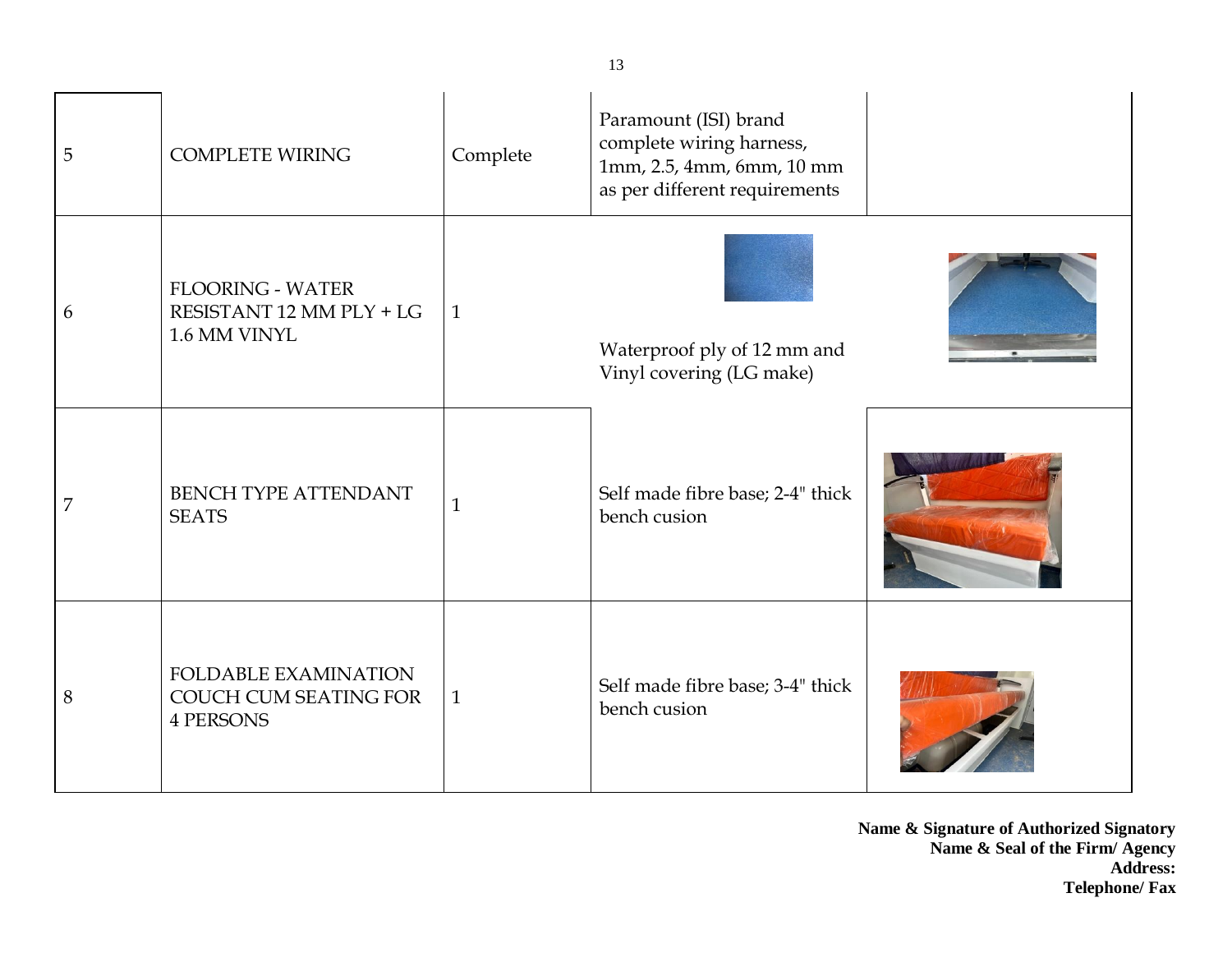| 9  | <b>CURTAIN FOR</b><br><b>EXAMINATION COUCH</b>                                | $\mathbf{1}$   | Standard                                                    |  |
|----|-------------------------------------------------------------------------------|----------------|-------------------------------------------------------------|--|
| 10 | L TYPE WOODEN CABINET<br>WITH DRAWERS FOR<br>STORAGE AND<br><b>EQUIPMENTS</b> | $\mathbf{1}$   |                                                             |  |
| 11 | WASH BASIN WITH WATER<br><b>TANKS</b>                                         | $\mathbf{1}$   | Stainless steel of Jayna make;<br>FRP water tank ; Tap etc. |  |
| 12 | OVERHEAD STORAGE RACK<br>IN FRP                                               | $\overline{2}$ | In FRP, moulded with fibre<br>body, 3 mm thickness          |  |
| 13 | <b>WATER THERMOS 5 LTR</b>                                                    | $\mathbf{1}$   | Make - Milton                                               |  |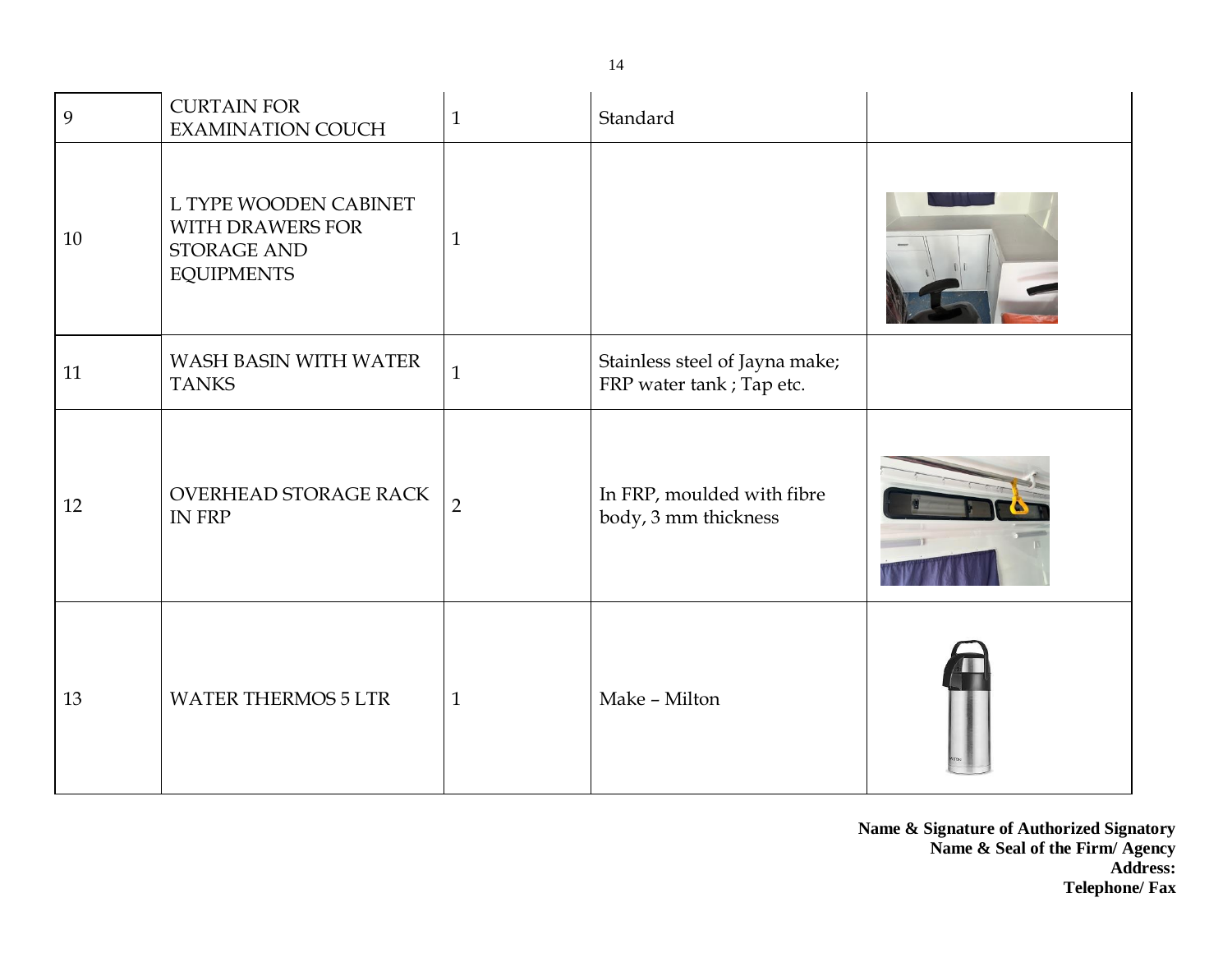| 14 | <b>LIGHTS</b>                                             | $\, 8$         | LED - 8; 12V      |          |
|----|-----------------------------------------------------------|----------------|-------------------|----------|
| 15 | FANS IN PATIENT AND<br>DRIVER COMPARTMENTS                | $\mathfrak{Z}$ | REMI make         |          |
| 16 | ROOFTOP REVOLVING<br><b>LIGHT</b>                         | $\mathbf{1}$   | Sholphin or Lumax | Sholphin |
| 17 | PUBLIC ANNOUNCEMENT<br>SYSTEM, SPEAKER &<br><b>HOOTER</b> | $\mathbf{1}$   | Sholphin          |          |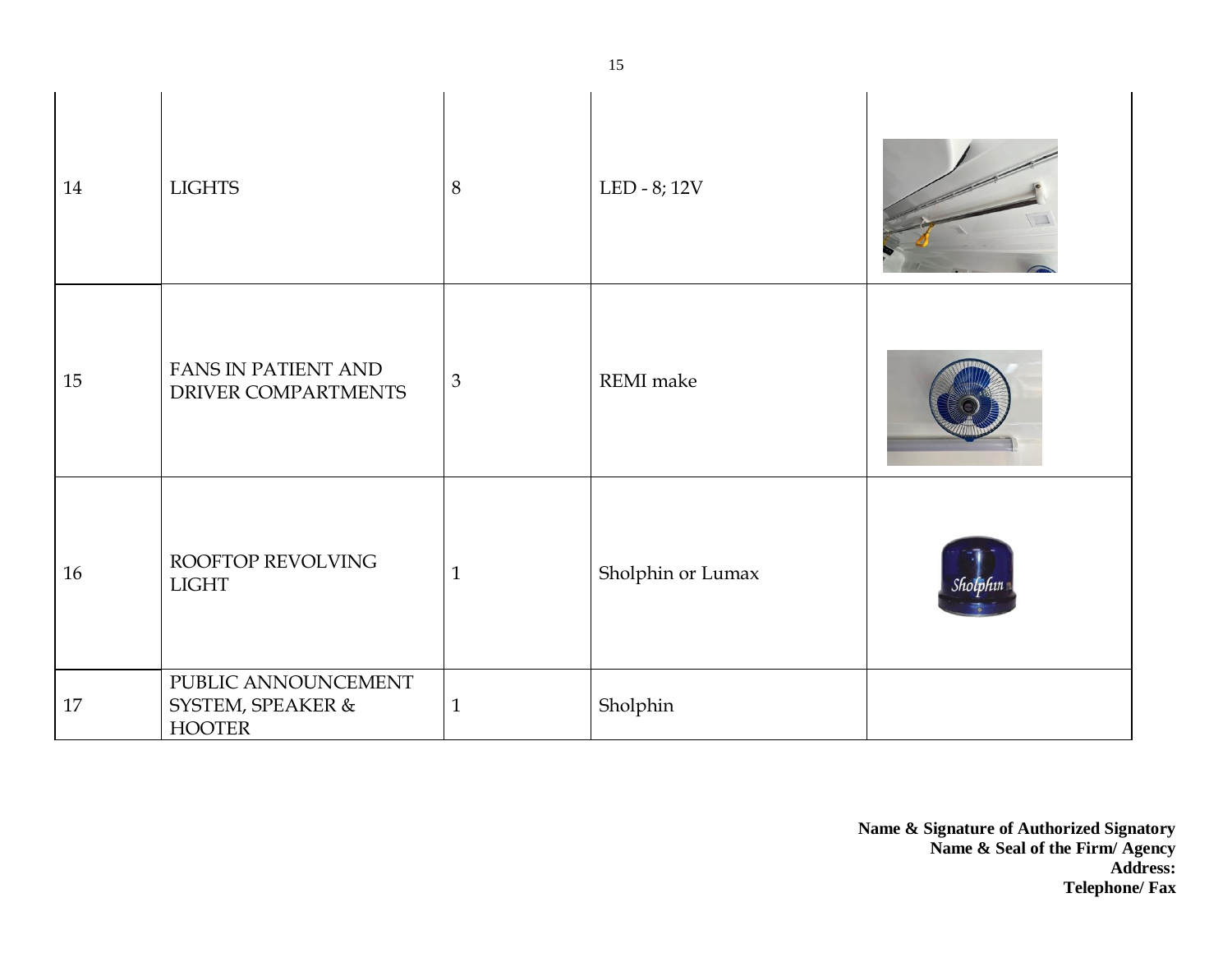| 18 | POWER / LIGHT SOCKETS<br><b>AND SWITCHES</b>     | 3              | Make - ABB (ISI)                                                                                       |  |
|----|--------------------------------------------------|----------------|--------------------------------------------------------------------------------------------------------|--|
| 19 | <b>INVERTOR &amp; BATTERY - 600</b><br><b>VA</b> | 1              | Invertor make - Sukam or<br>Luminous; Battery make -<br>Sukam or Luminous; Battery<br>capacity - 90Amp |  |
| 20 | FOLDABLE DOCTOR TABLE<br><b>AND CHAIR</b>        | $\overline{2}$ | Wooden with Sunmica                                                                                    |  |

16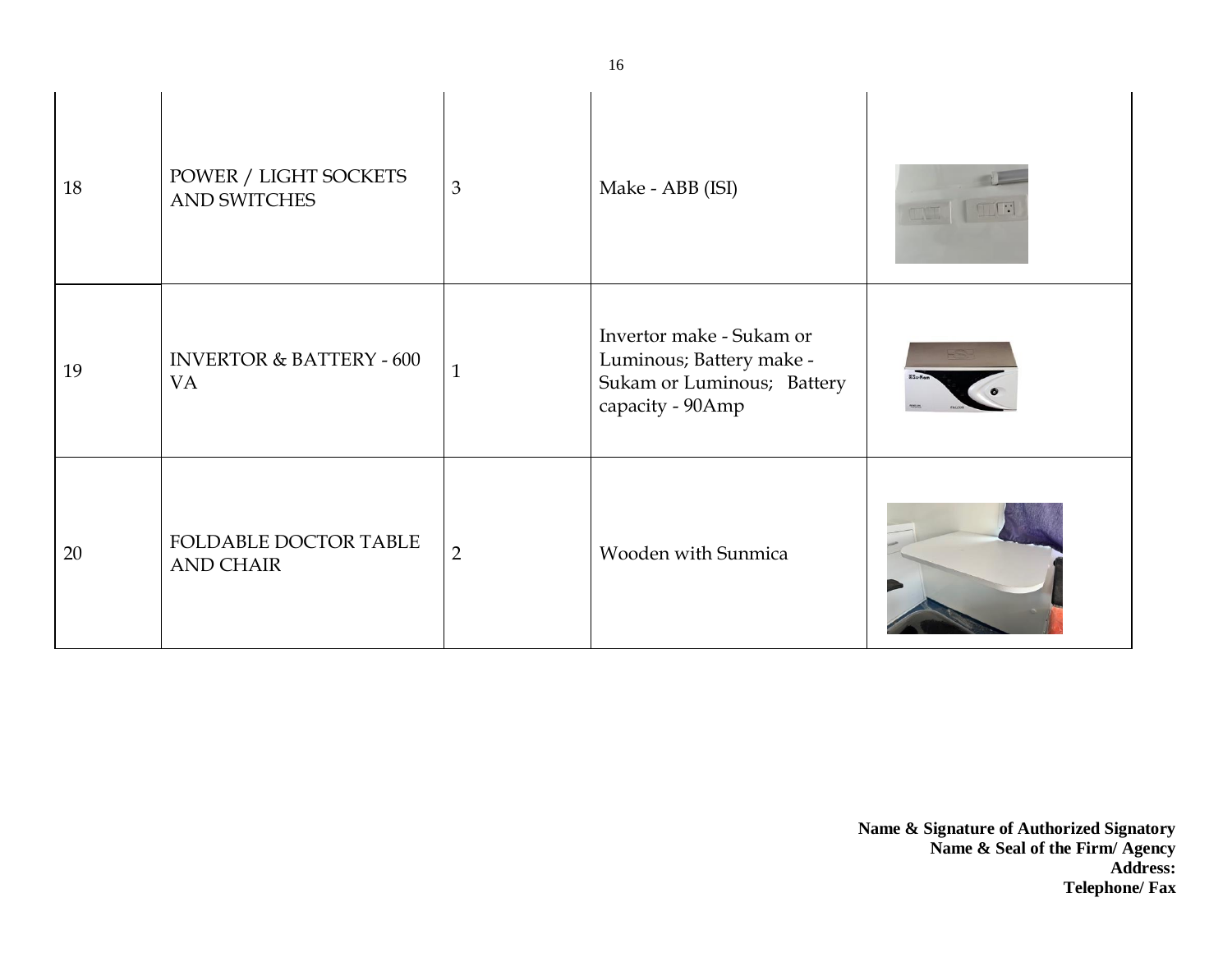| 21 | FRP PAINT COLOUR - OFF<br><b>WHITE</b>        | Complete<br>interior | PU paint                                   |  |
|----|-----------------------------------------------|----------------------|--------------------------------------------|--|
| 22 | MANUAL RETRACTABLE<br><b>AWNING ON 1 SIDE</b> | $\mathbf{1}$         | 8.5' in length, 6' retractable             |  |
| 23 | Torch and Spot light                          | $\mathbf{1}$         | As available at the time of<br>fabrication |  |
| 24 | <b>WASTE BINS</b>                             | $\overline{2}$       | As available at the time of<br>fabrication |  |
| 25 | <b>STOOL</b>                                  | $\overline{2}$       | As available at the time of<br>fabrication |  |
| 26 | SOAP CONTAINER/Sanatizer<br>Holder            | $\overline{2}$       | As available at the time of<br>fabrication |  |
| 27 | <b>TOWEL HOLDER</b>                           | $\mathbf{1}$         | As available at the time of<br>fabrication |  |
| 28 | <b>MIRROR</b>                                 | $\mathbf{1}$         | As available at the time of<br>fabrication |  |
| 29 | <b>WALL CLOCK</b>                             | $\mathbf{1}$         | As available at the time of<br>fabrication |  |
| 30 | <b>GPS</b>                                    | $\mathbf{1}$         | <b>Fleet Link</b>                          |  |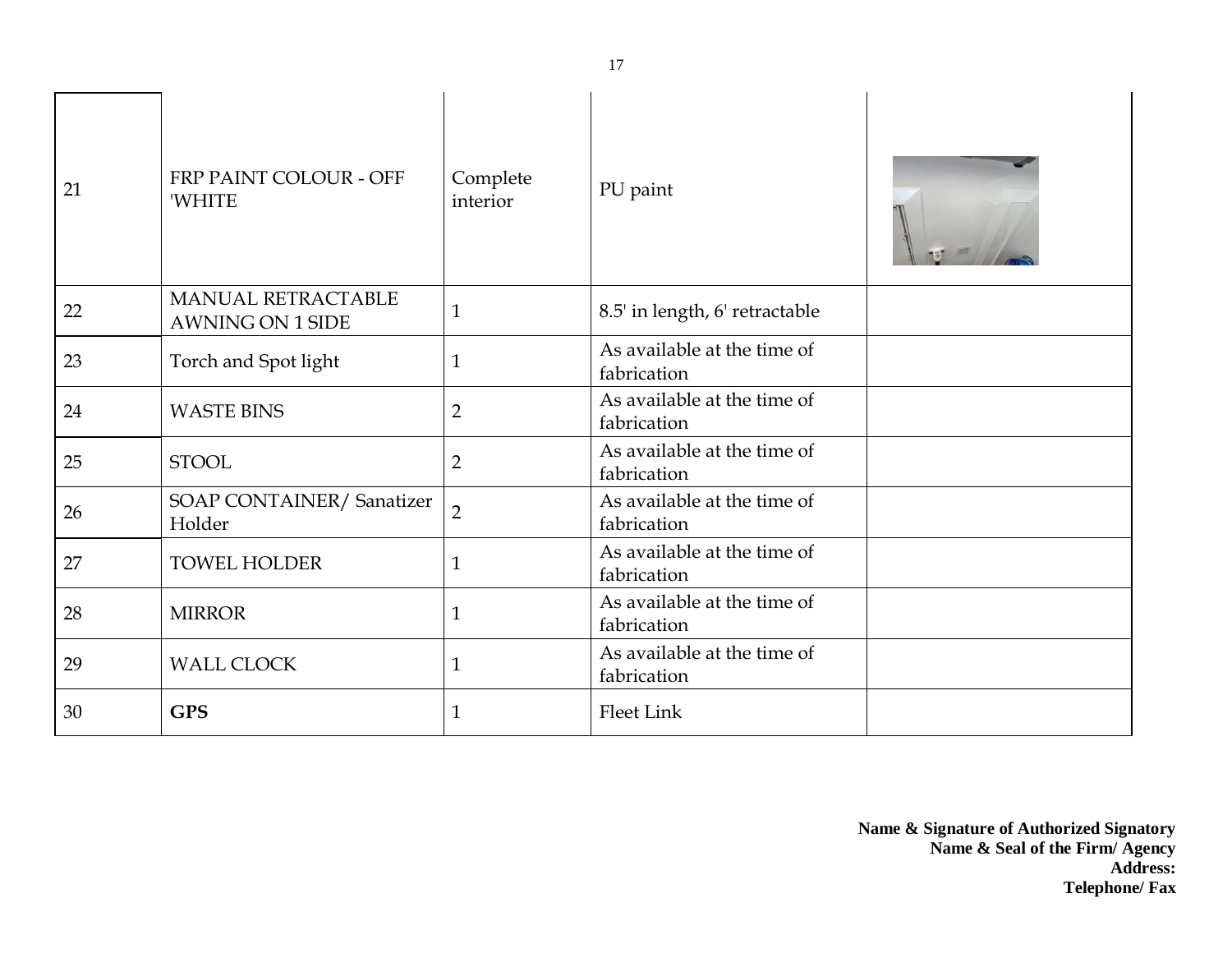| 31 | <b>REAR FOOT STEP</b>                             |         |  |
|----|---------------------------------------------------|---------|--|
| 32 | <b>REAR CHARGING POINT</b><br><b>FOR INVERTOR</b> |         |  |
| 33 | Branding                                          | Sticker |  |